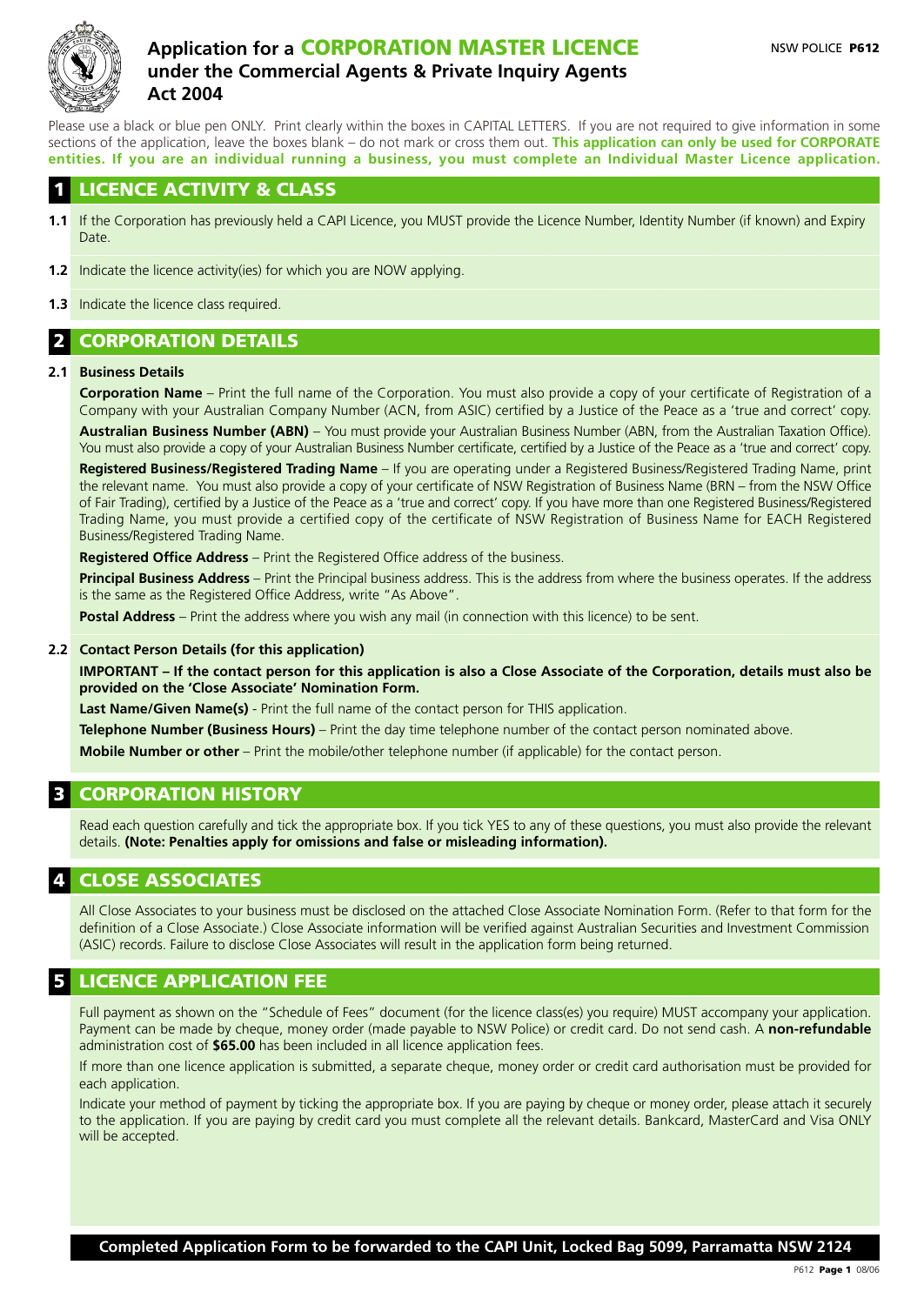# **RELEVANT DOCUMENTATION**

**YOU MUST ATTACH THE FOLLOWING TO YOUR APPLICATION. FOLLOW THE CHECKLIST TO ENSURE YOU INCLUDE ALL REQUIREMENTS AS YOUR APPLICATION WILL BE RETURNED IF YOU HAVE OMITTED ANY DOCUMENTATION.**

- Certified copy of your *Certificate of NSW Registration of a Company* showing your Australian Company Number (ACN, from ASIC)
- Certified copy of your *Certificate of Australian Business Number* (ABN, from the Australian Taxation Office)
- Certified copy of your *Certificate of NSW Registration of Business Name* (BRN, from the NSW Office of Fair Trading), for each Business/Trading Name (if applicable).
- Close Associate nomination form for all Close Associates.
- Full payment

#### 7 DECLARATION - CONTACT PERSON

**Do not complete this section until you have a Justice of the Peace present.** Declaration must be signed and dated by the contact person.

### 8 JUSTICE OF THE PEACE

The Justice of the Peace must witness your signature on the declaration and must sign and date the application and provide their full name and JP Number (if applicable).

**All applicants note: Holders of CAPI Licences are required to notify the CAPI Unit of any changes in the licensee's usual address within 14 days.**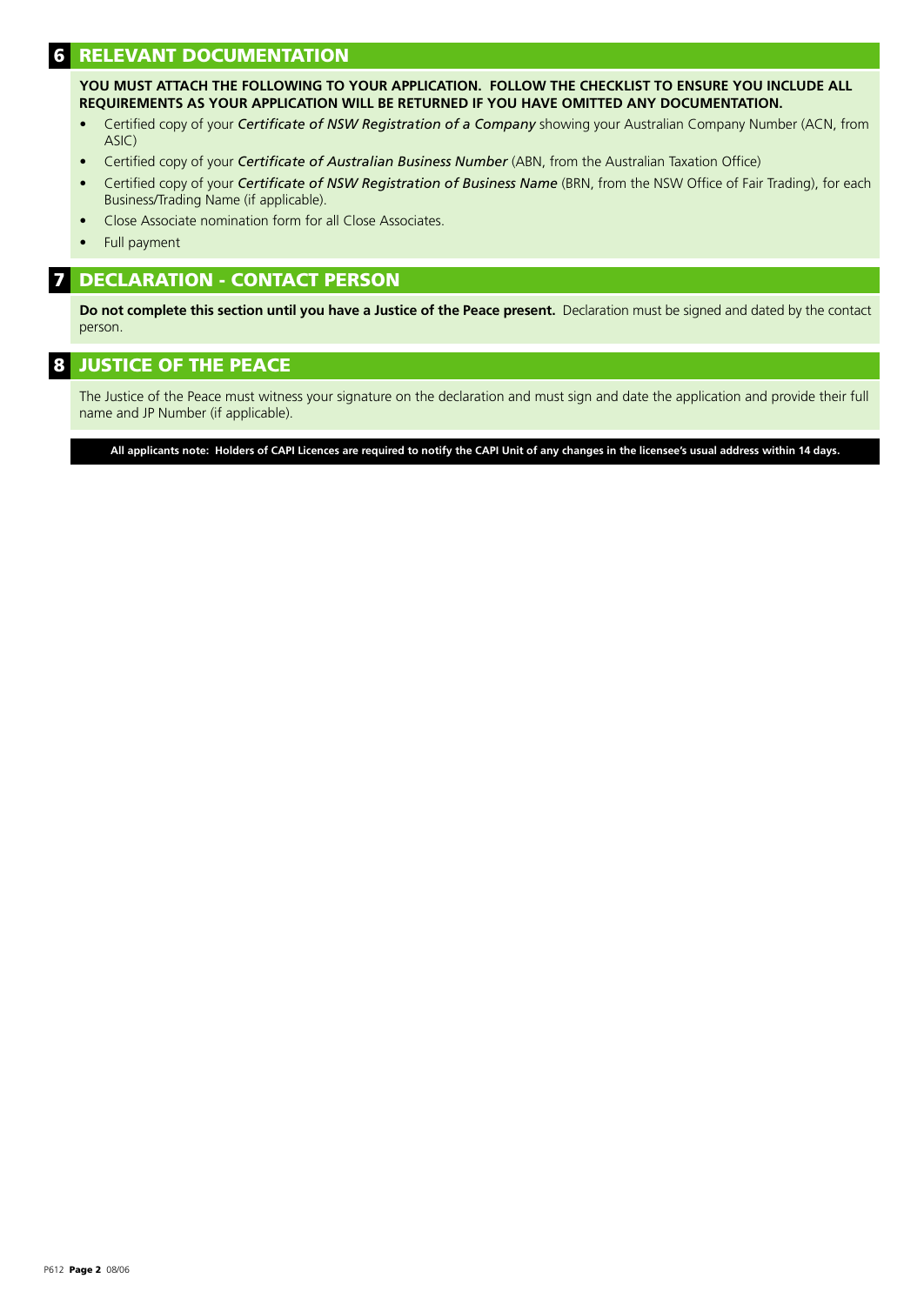|                  | <b>Application for a CORPORATION MASTER LICENCE</b>                                                                                                                                           | <b>NSW POLICE P612</b> |                                      |                                            |
|------------------|-----------------------------------------------------------------------------------------------------------------------------------------------------------------------------------------------|------------------------|--------------------------------------|--------------------------------------------|
|                  | under the Commercial Agents & Private Inquiry Agents                                                                                                                                          |                        |                                      | <b>OFFICE USE ONLY</b><br>Applic. No.      |
|                  | <b>Act 2004</b>                                                                                                                                                                               |                        |                                      | Receipt No.                                |
|                  | Please use a BLACK or BLUE PEN. Print clearly within the boxes in CAPITAL LETTERS.<br><b>LICENCE ACTIVITY &amp; CLASS</b>                                                                     |                        |                                      | Undisclosed<br>Y / N<br>Close Associate(s) |
| 1.1              | Has the corporation previously held a CAPI Licence?                                                                                                                                           | <b>NO</b>              | <b>YES</b><br>Go to 1.2              | (Provide details below)                    |
|                  | LICENCE NO. (MANDATORY)<br><b>IDENTITY NO. (IF KNOWN)</b>                                                                                                                                     | <b>EXPIRY DATE</b>     |                                      |                                            |
|                  |                                                                                                                                                                                               |                        |                                      |                                            |
|                  | 1.2 Indicate the licence activity(ies) required.                                                                                                                                              |                        |                                      |                                            |
|                  | Process serving<br><b>Debt Collection</b>                                                                                                                                                     | Repossession of Goods  | Surveillance of Persons              | <b>Investigation of Persons</b>            |
| 1.3              | Indicate the licence class required:                                                                                                                                                          | 1-10 employees         | More than 10 employees               |                                            |
|                  | <b>CORPORATION DETAILS</b>                                                                                                                                                                    |                        |                                      |                                            |
| 2.1              | <b>BUSINESS DETAILS</b>                                                                                                                                                                       |                        |                                      |                                            |
|                  | <b>CORPORATION NAME</b>                                                                                                                                                                       |                        |                                      | AUST. BUSINESS NO. (ABN) (MANDATORY)       |
|                  | REGISTERED BUSINESS/TRADING NAME (IF NOT APPLICABLE, LEAVE BLANK)                                                                                                                             |                        |                                      |                                            |
|                  |                                                                                                                                                                                               |                        |                                      |                                            |
|                  | registered office address ( <b>Building name</b> if applicable, <b>number</b> and <b>street</b> only – po box not acceptable)                                                                 |                        |                                      |                                            |
|                  | <b>SUBURB/TOWN</b>                                                                                                                                                                            |                        |                                      | <b>POSTCODE</b><br><b>STATE</b>            |
|                  | PRINCIPAL BUSINESS ADDRESS ( <b>BUILDING NAME</b> IF APPLICABLE, <b>NUMBER</b> AND <b>STREET</b> ONLY – IF SAME AS REGISTERED OFFICE ADDRESS, WRITE 'AS ABOVE')                               |                        |                                      |                                            |
|                  |                                                                                                                                                                                               |                        |                                      |                                            |
|                  | <b>SUBURB/TOWN</b>                                                                                                                                                                            |                        |                                      | <b>POSTCODE</b><br><b>STATE</b>            |
|                  | POSTAL ADDRESS (IF SAME AS PREVIOUS DETAILS, WRITE 'AS ABOVE')                                                                                                                                |                        | <b>SUBURB/TOWN</b>                   | <b>POSTCODE</b><br><b>STATE</b>            |
|                  |                                                                                                                                                                                               |                        |                                      |                                            |
|                  | 2.2 CONTACT PERSON DETAILS (FOR THIS APPLICATION)                                                                                                                                             |                        |                                      |                                            |
|                  | <b>LAST NAME</b>                                                                                                                                                                              |                        | <b>GIVEN NAME/S</b>                  |                                            |
|                  | TELEPHONE NO. (BUSINESS HOURS)<br>MOBILE NO. OR OTHER                                                                                                                                         |                        | <b>EMAIL ADDRESS (IF APPLICABLE)</b> |                                            |
|                  |                                                                                                                                                                                               |                        |                                      |                                            |
|                  | <b>CORPORATION HISTORY</b>                                                                                                                                                                    |                        |                                      |                                            |
|                  | You must answer ALL 3 questions. PENALTIES APPLY FOR OMISSIONS, FALSE OR MISLEADING INFORMATION. If more than one offence,<br>attach a separate sheet showing particulars.                    |                        |                                      |                                            |
| 3.1 <sub>1</sub> | Has the corporation or any of its subsidiaries been refused a licence or had a licence suspended, cancelled or revoked in New South Wales                                                     |                        |                                      |                                            |
|                  | or elsewhere?                                                                                                                                                                                 |                        |                                      |                                            |
|                  | <b>YES</b><br>(If yes, provide details below)<br><b>NO</b><br>TYPE OF LICENCE                                                                                                                 | WHERE?                 |                                      | WHEN?                                      |
|                  |                                                                                                                                                                                               |                        |                                      |                                            |
|                  | REASON FOR REFUSAL/SUSPENSION/CANCELLATION/REVOCATION                                                                                                                                         |                        |                                      |                                            |
|                  | If the corporation appealed against the decision, provide details below:                                                                                                                      |                        |                                      |                                            |
|                  | <b>COURT</b>                                                                                                                                                                                  | <b>APPEAL OUTCOME</b>  |                                      | <b>DATE</b>                                |
|                  |                                                                                                                                                                                               |                        |                                      |                                            |
|                  | 3.2 Has the corporation or any of its subsidiariesbeen to court in the last 10 years in New South Wales or elsewhere and been convicted<br>of an offence, eg: Monetary Penalty, etc? (eg: S9) |                        |                                      |                                            |
|                  | YES<br>(If yes, provide details below)<br><b>NO</b>                                                                                                                                           |                        |                                      |                                            |
|                  | <b>OFFENCE</b>                                                                                                                                                                                |                        | <b>PENALTY</b>                       |                                            |
|                  | <b>COURT</b>                                                                                                                                                                                  |                        | DATE OF CONVICTION                   |                                            |
|                  |                                                                                                                                                                                               |                        |                                      |                                            |
| 3.3              | Has the corporation or any of its subsidiaries been found guilty of an offence where the Court has decided to record no conviction,                                                           |                        |                                      |                                            |
|                  | within the last 5 years in New South Wales or elsewhere? (eg: S10)                                                                                                                            |                        |                                      |                                            |
|                  | <b>YES</b><br>(If yes, provide details below)<br><b>NO</b><br><b>OFFENCE</b>                                                                                                                  | <b>COURT</b>           |                                      | <b>DATE</b>                                |
|                  |                                                                                                                                                                                               |                        |                                      |                                            |

| P612 Page 3 08/06 |  |
|-------------------|--|
|                   |  |